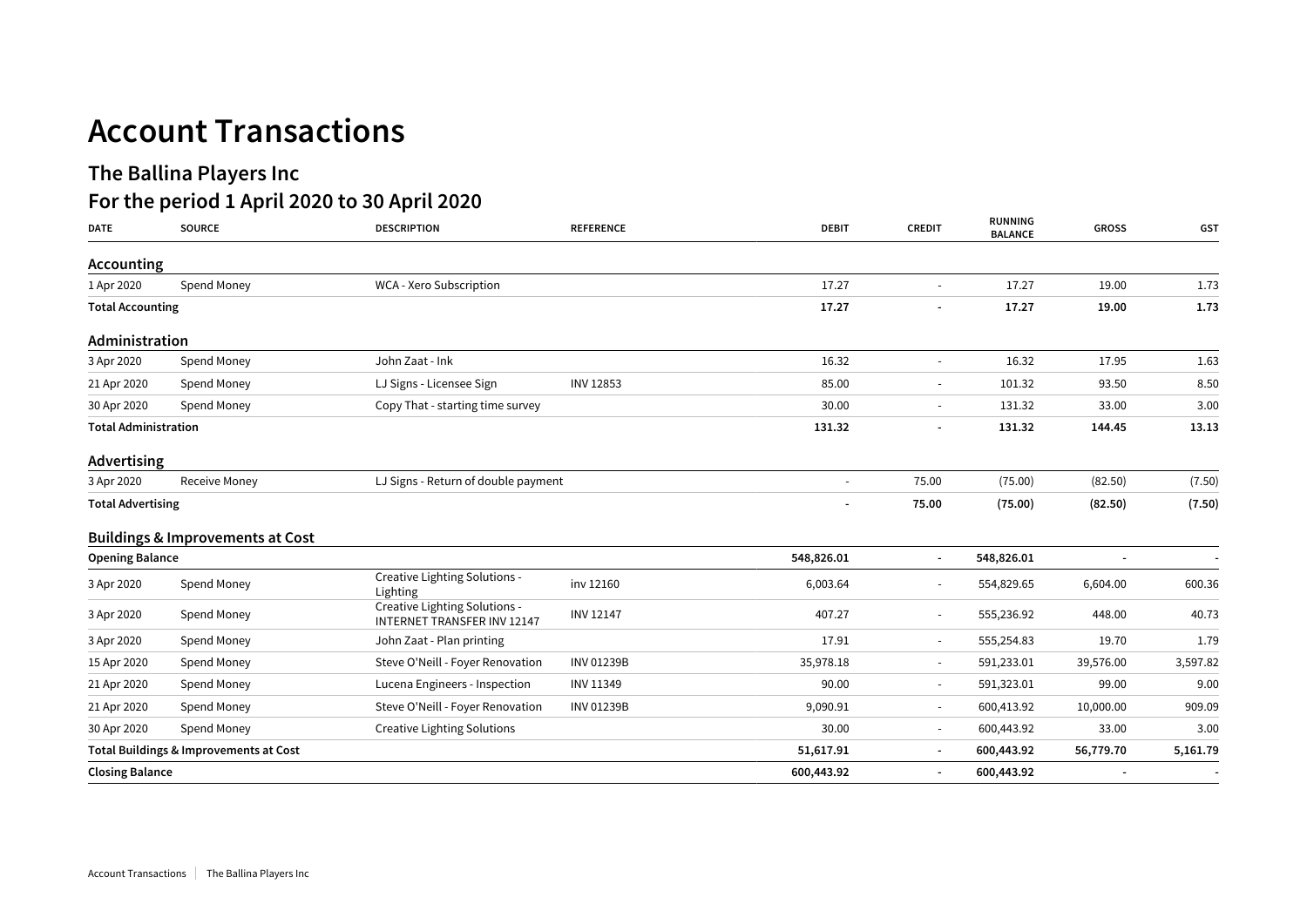| DATE                         | <b>SOURCE</b>                         | <b>DESCRIPTION</b>                                              | <b>REFERENCE</b>         | <b>DEBIT</b>             | <b>CREDIT</b>            | RUNNING<br><b>BALANCE</b> | <b>GROSS</b> | GST    |
|------------------------------|---------------------------------------|-----------------------------------------------------------------|--------------------------|--------------------------|--------------------------|---------------------------|--------------|--------|
|                              | <b>Cost of Sales - Catering</b>       |                                                                 |                          |                          |                          |                           |              |        |
| 3 Apr 2020                   | Spend Money                           | John Zaat - Audition panel catering                             |                          | 7.27                     | $\omega$                 | 7.27                      | 8.00         | 0.73   |
|                              | <b>Total Cost of Sales - Catering</b> |                                                                 |                          | 7.27                     |                          | 7.27                      | 8.00         | 0.73   |
|                              | <b>Cost of Sales - Tickets</b>        |                                                                 |                          |                          |                          |                           |              |        |
| 3 Apr 2020                   | Spend Money                           | Secure Pay - Ticket sales                                       | <b>INV 526758</b>        | 4.64                     | $\blacksquare$           | 4.64                      | 5.10         | 0.46   |
|                              | <b>Total Cost of Sales - Tickets</b>  |                                                                 |                          | 4.64                     | $\overline{\phantom{a}}$ | 4.64                      | 5.10         | 0.46   |
| <b>Decorations</b>           |                                       |                                                                 |                          |                          |                          |                           |              |        |
| 3 Apr 2020                   | Spend Money                           | John Zaat - Path lighting                                       |                          | 13.82                    | $\sim$                   | 13.82                     | 15.20        | 1.38   |
| <b>Total Decorations</b>     |                                       |                                                                 |                          | 13.82                    |                          | 13.82                     | 15.20        | 1.38   |
| Electricity                  |                                       |                                                                 |                          |                          |                          |                           |              |        |
| 21 Apr 2020                  | Spend Money                           | Origin Energy                                                   |                          | 2,405.76                 | $\sim$                   | 2,405.76                  | 2,646.34     | 240.58 |
| <b>Total Electricity</b>     |                                       |                                                                 |                          | 2,405.76                 | $\overline{\phantom{a}}$ | 2,405.76                  | 2,646.34     | 240.58 |
| Insurances                   |                                       |                                                                 |                          |                          |                          |                           |              |        |
| 21 Apr 2020                  | Spend Money                           | Australian Insurance Solutions -<br>Voluntary Workers Insurance | <b>INV 69392</b>         | 708.20                   | $\overline{\phantom{a}}$ | 708.20                    | 779.02       | 70.82  |
| 21 Apr 2020                  | Spend Money                           | Australian Insurance Solutions -<br><b>Business Insurance</b>   | <b>INV 69599</b>         | 2,069.44                 | $\blacksquare$           | 2,777.64                  | 2,276.38     | 206.94 |
| 21 Apr 2020                  | Spend Money                           | Australian Insurance Solutions -<br>Liability Insurance         | INV 69383                | 1,173.30                 | $\blacksquare$           | 3,950.94                  | 1,290.63     | 117.33 |
| <b>Total Insurances</b>      |                                       |                                                                 |                          | 3,950.94                 | $\overline{a}$           | 3,950.94                  | 4,346.03     | 395.09 |
| Interest Income              |                                       |                                                                 |                          |                          |                          |                           |              |        |
| 3 Apr 2020                   | Receive Money                         | Interest                                                        |                          | $\overline{\phantom{a}}$ | 368.64                   | 368.64                    | 368.64       |        |
| <b>Total Interest Income</b> |                                       |                                                                 | $\overline{\phantom{a}}$ | 368.64                   | 368.64                   | 368.64                    |              |        |
| <b>Merchant Facility</b>     |                                       |                                                                 |                          |                          |                          |                           |              |        |
| 1 Apr 2020                   | Spend Money                           | <b>NAB</b>                                                      |                          | 26.36                    | $\omega$                 | 26.36                     | 29.00        | 2.64   |
| 1 Apr 2020                   | Spend Money                           | <b>NAB</b>                                                      |                          | 19.83                    | $\overline{\phantom{a}}$ | 46.19                     | 21.81        | 1.98   |
| 30 Apr 2020                  | Spend Money                           | <b>NAB</b>                                                      |                          | 26.36                    |                          | 72.55                     | 29.00        | 2.64   |
|                              | <b>Total Merchant Facility</b>        |                                                                 |                          | 72.55                    | $\overline{\phantom{a}}$ | 72.55                     | 79.81        | 7.26   |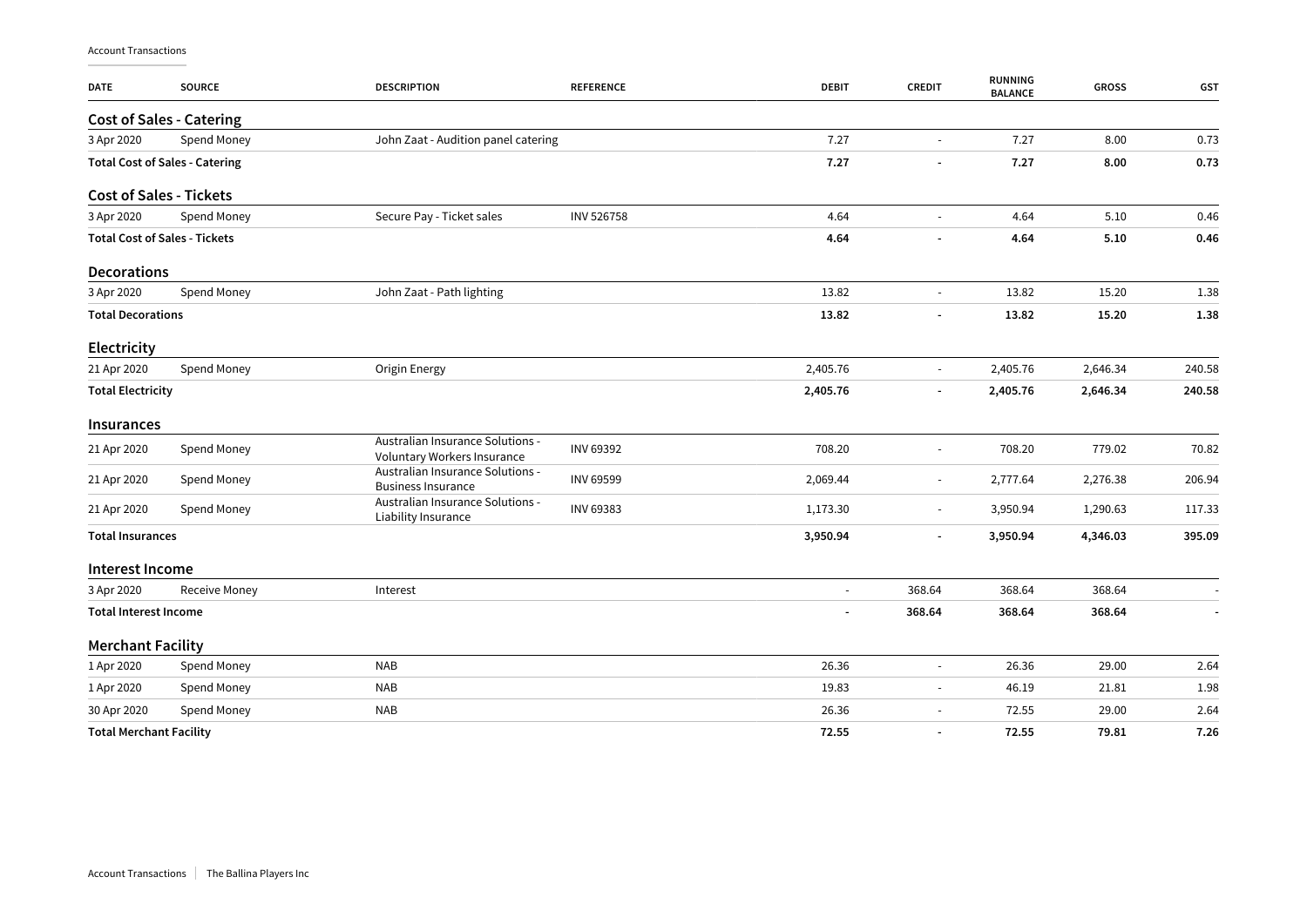| <b>DATE</b>                          | <b>SOURCE</b>                       | <b>DESCRIPTION</b>                                                        | <b>REFERENCE</b>         | <b>DEBIT</b>   | <b>CREDIT</b>            | <b>RUNNING</b><br><b>BALANCE</b> | <b>GROSS</b> | GST   |
|--------------------------------------|-------------------------------------|---------------------------------------------------------------------------|--------------------------|----------------|--------------------------|----------------------------------|--------------|-------|
| <b>Office Supplies</b>               |                                     |                                                                           |                          |                |                          |                                  |              |       |
| 21 Apr 2020                          | Spend Money                         | Karen Goodsell - Ink                                                      |                          | 120.03         | $\blacksquare$           | 120.03                           | 132.03       | 12.00 |
| <b>Total Office Supplies</b>         |                                     |                                                                           |                          | 120.03         | $\blacksquare$           | 120.03                           | 132.03       | 12.00 |
|                                      | <b>Repairs and Maintenance</b>      |                                                                           |                          |                |                          |                                  |              |       |
| 21 Apr 2020                          | Spend Money                         | Matthew Graham Gutter<br>Vacuuming - Gutter Cleaning and<br>tree trimming | <b>INV 1641</b>          | 950.00         | $\overline{\phantom{a}}$ | 950.00                           | 1,045.00     | 95.00 |
| <b>Total Repairs and Maintenance</b> |                                     | 950.00                                                                    | $\overline{\phantom{a}}$ | 950.00         | 1,045.00                 | 95.00                            |              |       |
| <b>Scripts</b>                       |                                     |                                                                           |                          |                |                          |                                  |              |       |
| 30 Apr 2020                          | Spend Money                         | Origin Theatrical                                                         |                          | 42.19          | $\blacksquare$           | 42.19                            | 46.41        | 4.22  |
| <b>Total Scripts</b>                 |                                     |                                                                           |                          | 42.19          | $\blacksquare$           | 42.19                            | 46.41        | 4.22  |
| <b>Security</b>                      |                                     |                                                                           |                          |                |                          |                                  |              |       |
| 30 Apr 2020                          | Spend Money                         | <b>Statesman Security Services - Move</b><br>foyer PIR                    | <b>INV 77676</b>         | 110.00         | $\blacksquare$           | 110.00                           | 121.00       | 11.00 |
| <b>Total Security</b>                |                                     |                                                                           |                          | 110.00         | $\overline{\phantom{a}}$ | 110.00                           | 121.00       | 11.00 |
| Telephone                            |                                     |                                                                           |                          |                |                          |                                  |              |       |
| 3 Apr 2020                           | Spend Money                         | John Zaat - Phone recharge                                                |                          | 27.27          | $\overline{\phantom{a}}$ | 27.27                            | 30.00        | 2.73  |
| <b>Total Telephone</b>               |                                     | 27.27                                                                     | $\overline{\phantom{a}}$ | 27.27          | 30.00                    | 2.73                             |              |       |
| <b>Term Deposit 2</b>                |                                     |                                                                           |                          |                |                          |                                  |              |       |
| <b>Opening Balance</b>               |                                     |                                                                           |                          | 58,978.11      | $\blacksquare$           | 58,978.11                        |              |       |
| 3 Apr 2020                           | <b>Receive Money</b>                | Interest                                                                  |                          | 368.64         | $\overline{\phantom{a}}$ | 59,346.75                        | 368.64       |       |
| <b>Total Term Deposit 2</b>          |                                     |                                                                           |                          | 368.64         | $\blacksquare$           | 59,346.75                        | 368.64       |       |
| <b>Closing Balance</b>               |                                     |                                                                           | 59,346.75                | $\blacksquare$ | 59,346.75                |                                  |              |       |
| <b>Website &amp; Internet</b>        |                                     |                                                                           |                          |                |                          |                                  |              |       |
| 3 Apr 2020                           | Spend Money                         | Telstra                                                                   |                          | 94.72          | $\overline{\phantom{a}}$ | 94.72                            | 104.19       | 9.47  |
| 21 Apr 2020                          | Spend Money                         | Telstra                                                                   |                          | 89.63          | $\overline{\phantom{a}}$ | 184.35                           | 98.59        | 8.96  |
| 30 Apr 2020                          | Spend Money                         | eMedia Worx - Domain Name                                                 |                          | 40.00          | $\overline{\phantom{a}}$ | 224.35                           | 44.00        | 4.00  |
| 30 Apr 2020                          | Spend Money                         | Belinda Toth - Zoom Subscription                                          |                          | 20.99          | $\overline{\phantom{a}}$ | 245.34                           | 23.09        | 2.10  |
|                                      | <b>Total Website &amp; Internet</b> |                                                                           |                          | 245.34         | $\overline{\phantom{a}}$ | 245.34                           | 269.87       | 24.53 |